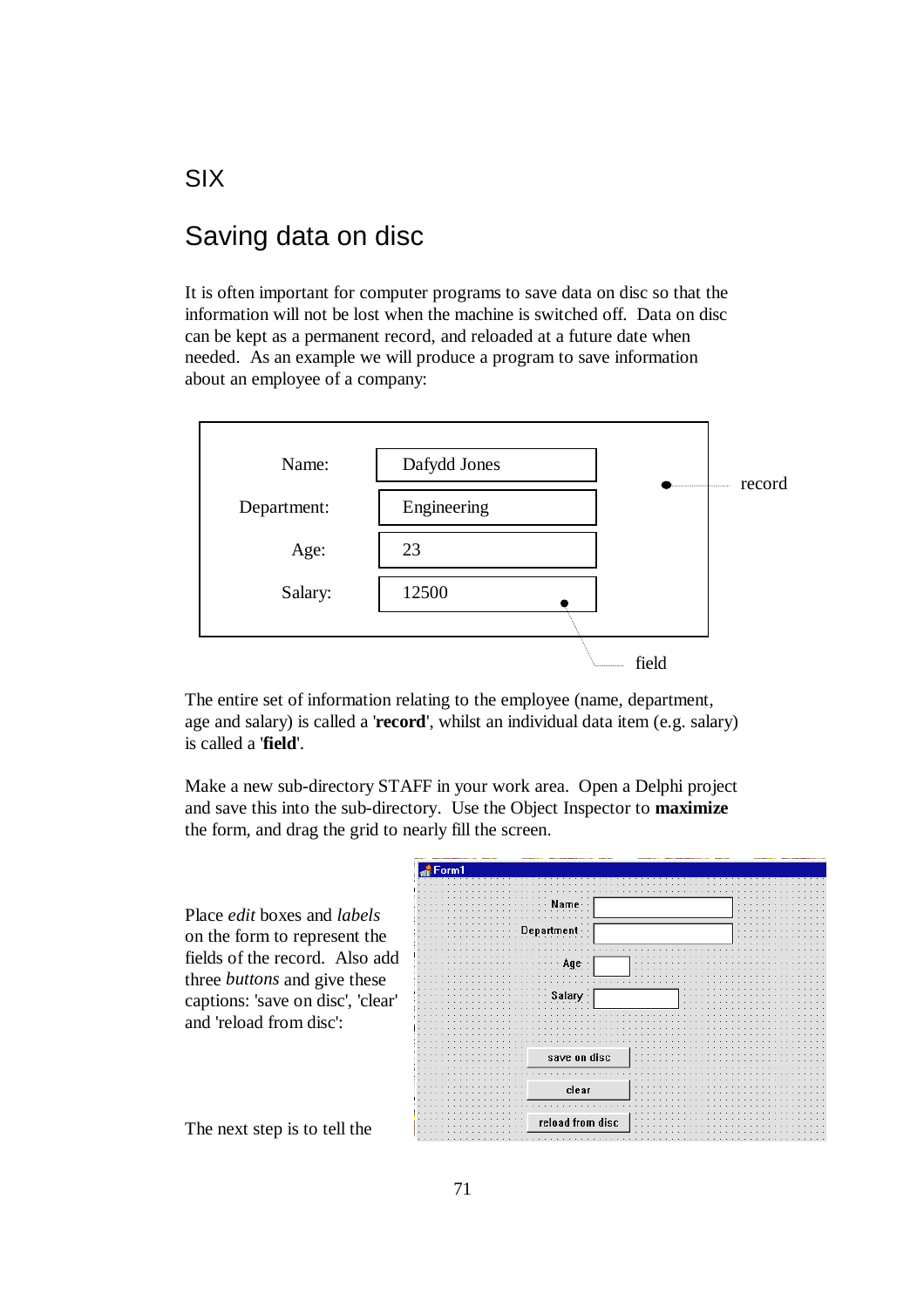computer what fields are to be included in the record which will be stored on disc. This is done beneath the public declarations section. Add the lines:

```
 public 
     { Public declarations } 
   end; 
   person=record 
     name:string[40]; 
     department:string[20]; 
     age:string[3]; 
     salary:string[8]; 
   end; 
var 
   Form1: TForm1; 
   personrecord:person;
```
We have first defined the fields of the record, giving the maximum number of characters which can be typed in - for example, we are allowing the *name* field to contain up to 40 characters. We then give a variable name '**personrecord**' which will be used in the program to refer to the record as data is being entered or stored.

The purpose of the 'clear' button is to blank out the four edit boxes. Doubleclick this button to create an event handler and add the program lines:

```
procedure TForm1.Button2Click(Sender: TObject); 
begin 
   edit1.text:=''; 
   edit2.text:=''; 
   edit3.text:=''; 
   edit4.text:=''; 
end;
```
Compile and run the program to check that text can be entered and cleared from the edit boxes.

| Form1 |            |              |  |
|-------|------------|--------------|--|
|       | Name       | Dafydd Jones |  |
|       | Department | Engineering  |  |
|       |            |              |  |
|       | Age        | 23           |  |
|       | Salary     | 12500        |  |
|       |            |              |  |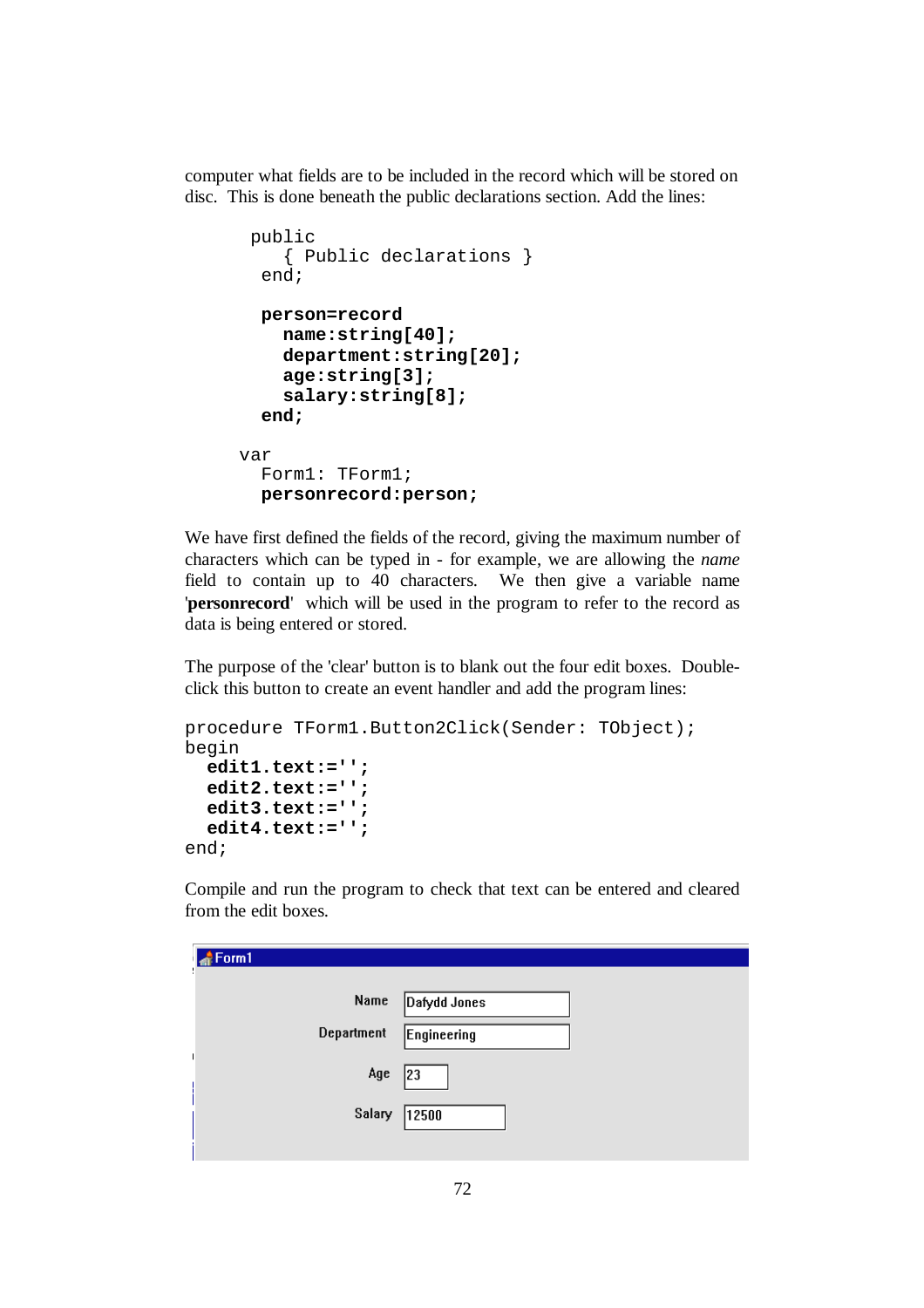The next step is to save the record on disc. Produce an event handler procedure for the 'save on disc' button and add the lines shown below:

```
procedure TForm1.Button1Click(Sender: TObject); 
var 
   personfile:file of person;
begin 
   personrecord.name:=edit1.text; 
   personrecord.department:=edit2.text; 
   personrecord.age:=edit3.text; 
   personrecord.salary:=edit4.text; 
   assignfile(personfile,'staff.dat'); 
   rewrite(personfile); 
   write(personfile,personrecord); 
   closefile(personfile); 
end;
```
There is a lot happening here! The lines of program carry out the following tasks:

```
 personfile:file of person; 
warns the computer that records are to be stored in a file. We will refer to 
this as 'personfile'.
```

```
 personrecord.name:=edit1.text; 
 personrecord.department:=edit2.text; 
 personrecord.age:=edit3.text; 
 personrecord.salary:=edit4.text;
```
is a set of lines which copy the entries from the four edit boxes into the fields of the record.

```
 assignfile(personfile,'staff.dat'); 
gives our file of records the name 'staff.dat' when it is saved on the disc - 
this is the name which will appear when you list the files in your work 
directory.
```
rewrite(personfile); creates a new file on the disc ready to receive the data.

```
 write(personfile,personrecord); 
stores the record in the empty disc file.
```
closefile(personfile); closes the file so that the record we have saved is safe.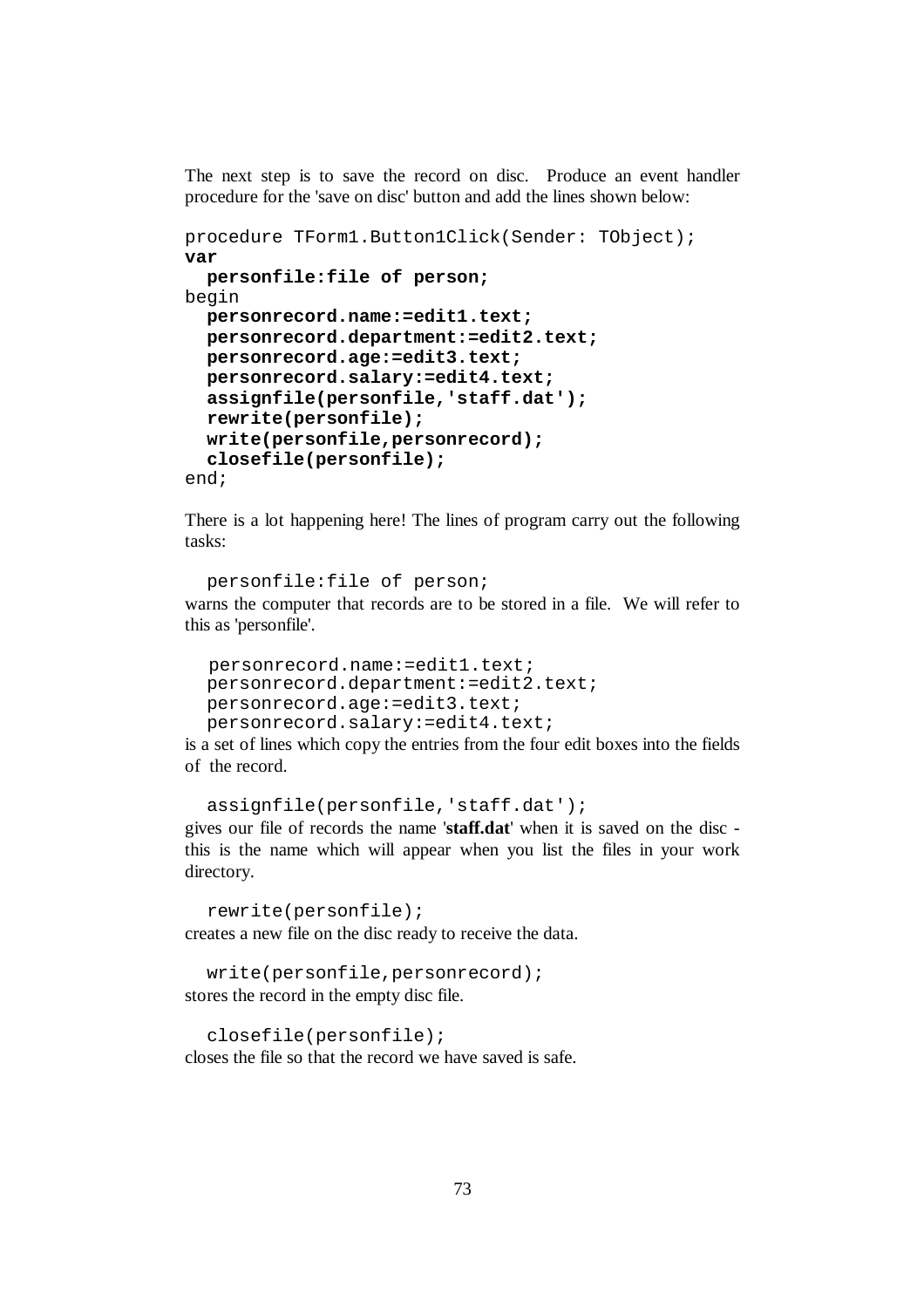Compile and run the program. Enter the test data for Dafydd Jones. Click the 'save on disc' button, then exit from the program and return to the Delphi editing screen.

To check whether the data has been saved, use the Windows **START** button in the bottom left hand corner of the screen to load the **NOTEPAD** utility program. Use the FILE / OPEN option and locate your sub-directory STAFF. Give the file name:

staff.dat

and the saved text should appear:

| <b>B</b> Staff.dat - Notepad |                  |                            | $ I$ d $x$ |
|------------------------------|------------------|----------------------------|------------|
| File                         | Edit Search Help |                            |            |
| Dafydd Jones                 |                  | ∎Engineering<br>■23 ■12500 |            |

H

We can now return to Delphi and set up a procedure to reload the record from disc.

Double-click the 'reload from disc' button to create an event handler and add the lines:

```
procedure TForm1.Button3Click(Sender: TObject); 
var 
   personfile:file of person; 
begin 
   assignfile(personfile,'staff.dat'); 
   reset(personfile); 
   read(personfile,personrecord); 
   closefile(personfile); 
   edit1.text:=personrecord.name; 
   edit2.text:=personrecord.department; 
   edit3.text:=personrecord.age; 
   edit4.text:=personrecord.salary; 
end;
```
This is the exact opposite of the saving procedure which you wrote earlier.

 read(personfile,personrecord); loads in the record from the disc.

edit1.text:=personrecord.name; displays the entry for the name field in edit box 1.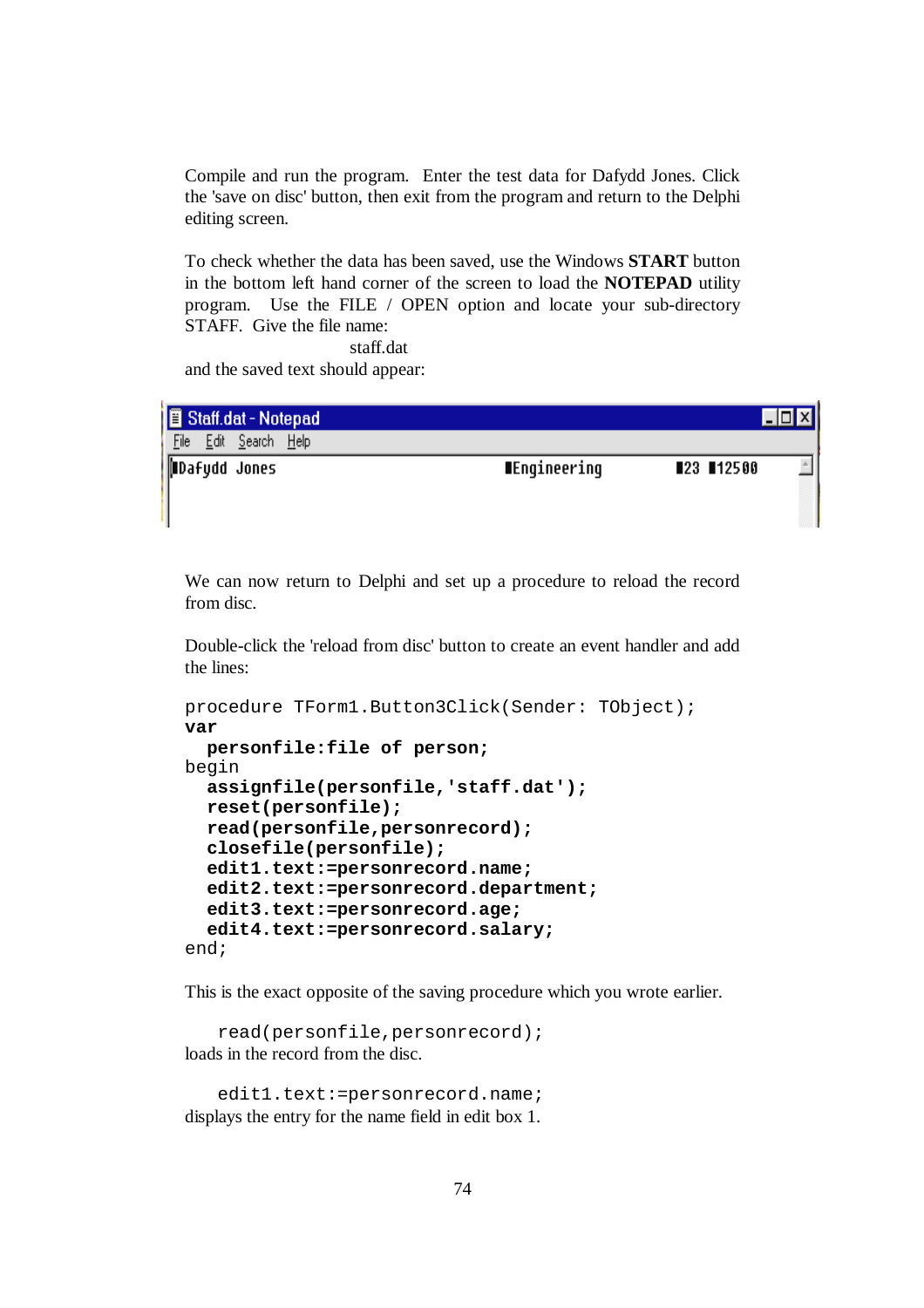Compile and run the program, but this time don't enter the test data from the keyboard. Instead, press the 'load from disc' button and the information you stored earlier should be displayed in the edit boxes.

## Saving a series of records in a file

In the previous section we successfuly saved and reloaded a single record. In a real system, however, the file is likely to contain many records - one for each employee of the company. We will see how a series of records are stored in our next project:

An airport requires a computer program to store information about the destination, departure time and airline for each flight scheduled. The program should let the user:

- set up a new file to hold the records
- add new records to the file
- view the records.

This is quite a complex task, so the first step should be to draw a schematic diagram to clarify exactly what input, processing and output operations will be needed. This is done for you on the next page.

We might now draw a top-down structure diagram to simplify the project into a series of modules:



We can arrange for Unit 1 to operate the menu system and setting up of a new file, Unit 2 can deal with adding records, and Unit 3 can handle viewing of records in the file. In this way, the overall problem will be divided into simpler modules which will be easier to program with less risk of errors.

### PROGRAM SCHEMATIC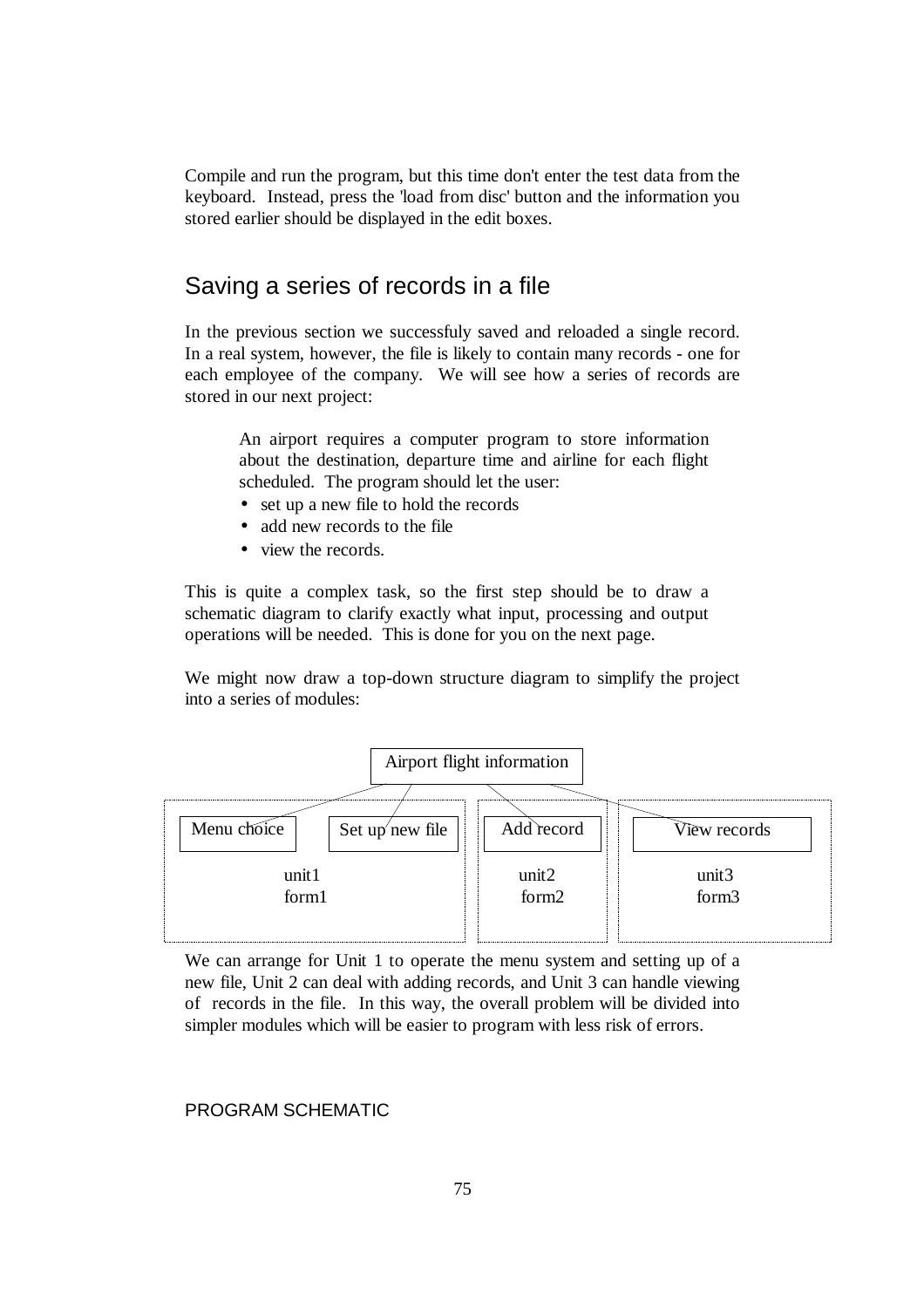

input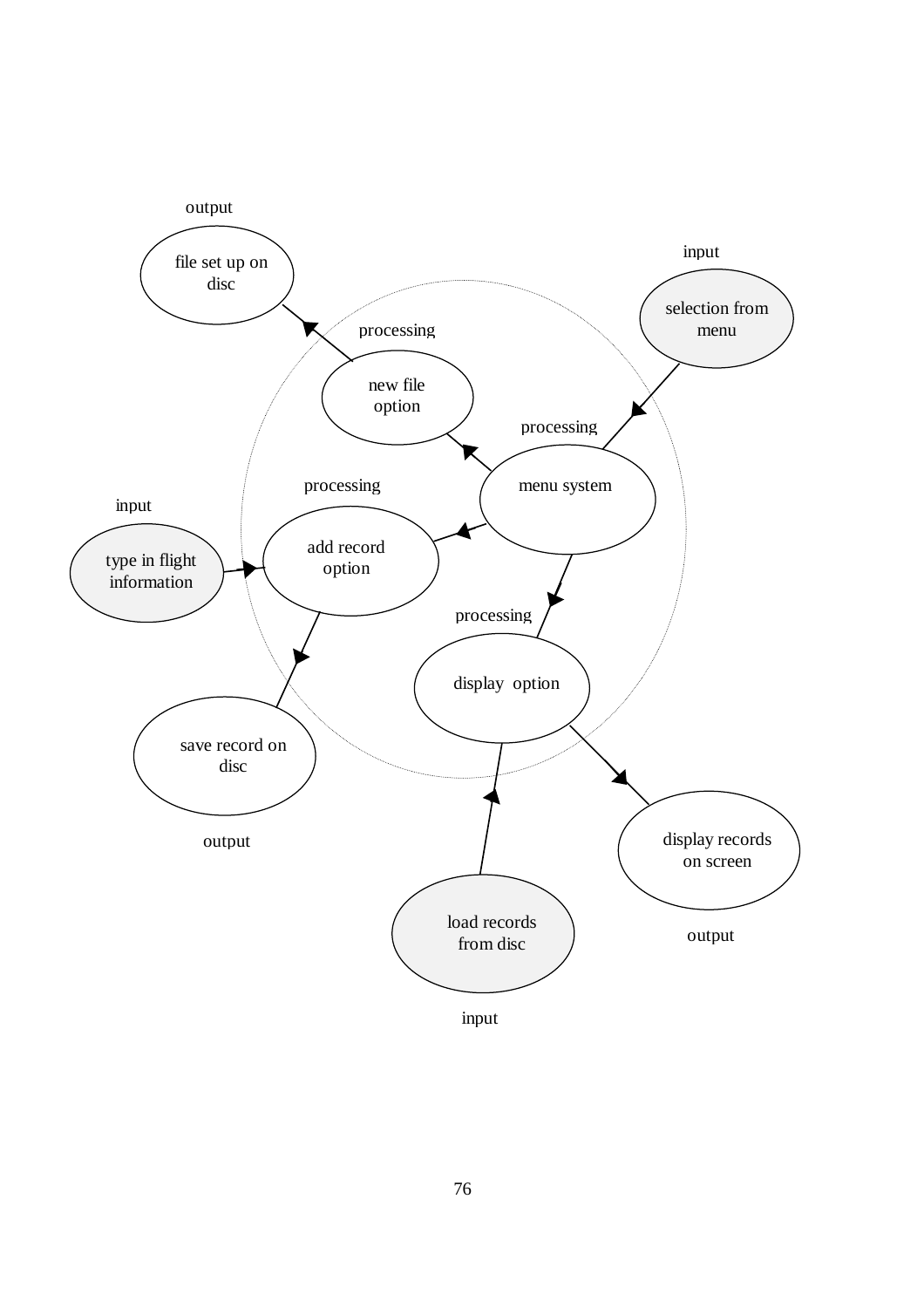Set up a new sub-directory AIRPORT in your work area. Open a Delphi project and save it into the sub-directory. Use the Object Inspector to maximize form1, and drag the grid to nearly fill the screen.

Add four buttons for the program options '*new file*', '*add record*', '*display records*', and '*end program*':

| <del>.</del>          |  |  |  |  |  |  |  |  |  |  |  |                                                                |  |  |  |  |  |  |  |  |                                                                 |  |  |  |  |  |  |  |                                            |  |  |  |  |  |  |  |  |  | .                |
|-----------------------|--|--|--|--|--|--|--|--|--|--|--|----------------------------------------------------------------|--|--|--|--|--|--|--|--|-----------------------------------------------------------------|--|--|--|--|--|--|--|--------------------------------------------|--|--|--|--|--|--|--|--|--|------------------|
| .<br>.<br>.<br>.<br>. |  |  |  |  |  |  |  |  |  |  |  | $-11111$<br><b>CONTRACTOR</b><br>$-11111$<br><b>CONTRACTOR</b> |  |  |  |  |  |  |  |  | $\cdots$<br>$\sim$ $\sim$<br>$\cdots$<br><b><i><u>B</u></i></b> |  |  |  |  |  |  |  | $\cdots$<br>$\sim$<br>$\cdots$<br>$\cdots$ |  |  |  |  |  |  |  |  |  | .<br>.<br>.<br>. |
|                       |  |  |  |  |  |  |  |  |  |  |  |                                                                |  |  |  |  |  |  |  |  |                                                                 |  |  |  |  |  |  |  |                                            |  |  |  |  |  |  |  |  |  |                  |
|                       |  |  |  |  |  |  |  |  |  |  |  |                                                                |  |  |  |  |  |  |  |  |                                                                 |  |  |  |  |  |  |  |                                            |  |  |  |  |  |  |  |  |  |                  |

Create an event handler for the '*end program*' button:

```
procedure TForm1.Button4Click(Sender: TObject); 
begin 
   halt; 
end;
```
We can now start work on the '*new file*' option which will also be carried out by Form1. Select the '*panel*' component from the STANDARD menu:



Drag with the mouse to place a panel on the grid. Press ENTER to bring up the Object Inspector and blank out the '**Caption**' property.

| new file<br>$\sim$ $\sim$<br>$\cdots$ | add record                                                | $\sim$ $\sim$<br>$\sim$<br>$\sim$ $\sim$ | display records | $\sim$ $\sim$<br>$\sim$ $\sim$<br>$\sim$ 10 $\pm$ | end program |  |
|---------------------------------------|-----------------------------------------------------------|------------------------------------------|-----------------|---------------------------------------------------|-------------|--|
|                                       |                                                           |                                          |                 |                                                   |             |  |
|                                       |                                                           |                                          |                 |                                                   |             |  |
|                                       |                                                           |                                          |                 |                                                   |             |  |
|                                       |                                                           |                                          |                 |                                                   |             |  |
|                                       |                                                           |                                          |                 |                                                   |             |  |
|                                       |                                                           |                                          |                 |                                                   |             |  |
|                                       |                                                           |                                          |                 |                                                   |             |  |
|                                       |                                                           |                                          |                 |                                                   |             |  |
|                                       |                                                           |                                          |                 |                                                   |             |  |
|                                       |                                                           |                                          |                 |                                                   |             |  |
|                                       |                                                           |                                          |                 |                                                   |             |  |
|                                       |                                                           |                                          |                 |                                                   |             |  |
|                                       |                                                           |                                          |                 |                                                   |             |  |
|                                       | confirm to open a new file: existing records will be lost |                                          |                 |                                                   |             |  |
|                                       |                                                           |                                          |                 |                                                   |             |  |
|                                       |                                                           |                                          |                 |                                                   |             |  |
|                                       |                                                           |                                          |                 |                                                   |             |  |
|                                       |                                                           |                                          |                 |                                                   |             |  |
|                                       |                                                           |                                          |                 |                                                   |             |  |
|                                       |                                                           |                                          |                 |                                                   |             |  |
|                                       |                                                           |                                          |                 |                                                   |             |  |
|                                       | continue                                                  |                                          | cancel          |                                                   |             |  |
|                                       |                                                           |                                          |                 |                                                   |             |  |
|                                       |                                                           |                                          |                 |                                                   |             |  |
|                                       |                                                           |                                          |                 |                                                   |             |  |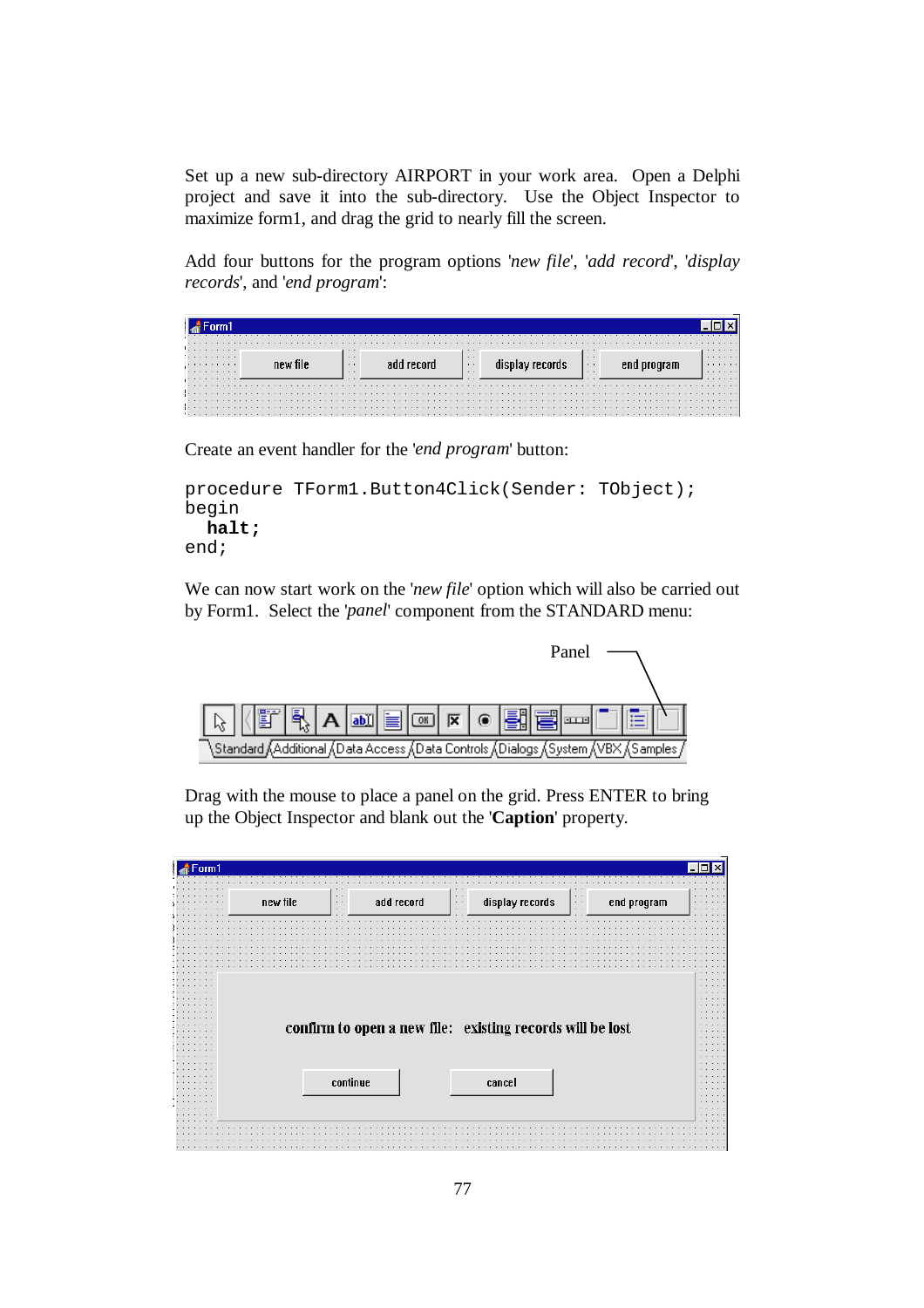Add two buttons to the panel as shown above, and give these the captions '*continue*' and '*cancel*'. Also add a label with the warning message:

#### **confirm to open a new file: existing records will be lost**

The *panel* component provides a convenient way of turning on or off a group of buttons or labels. When the panel is closed, all the components on it will also disappear.

Click on the panel and press ENTER to bring up the Object Inspector. Set the '**Visible**' property to '**False**'. Double-click the 'new file' button at the top of the form to create an event handler and add the line:

```
procedure TForm1.Button1Click(Sender: TObject); 
begin 
   panel1.visible:=true; 
end;
```
Now double-click the 'cancel' button of the panel and add the event handler line:

```
procedure TForm1.Button6Click(Sender: TObject); 
begin 
   panel1.visible:=false; 
end;
```
Compile and run the program. It should be possible to make the panel and its buttons appear by clicking the '*new file*' button, and disappear by clicking '*cancel*'. Use the '*end program*' button to return to the Delphi editing screen.

Next we will produce the event handler for the '*continue*' button. This is to create the new empty file ready for records to be saved on disc. Add the lines of program:

```
procedure TForm1.Button5Click(Sender: TObject); 
var 
   flightfile:file of flight; 
begin 
   assignfile(flightfile,'flights.dat'); 
   rewrite(flightfile); 
   closefile(flightfile); 
   panel1.visible:=false; 
end;
```
The procedure will set up an empty file in your AIRPORT sub-directory called '**flights.dat**'.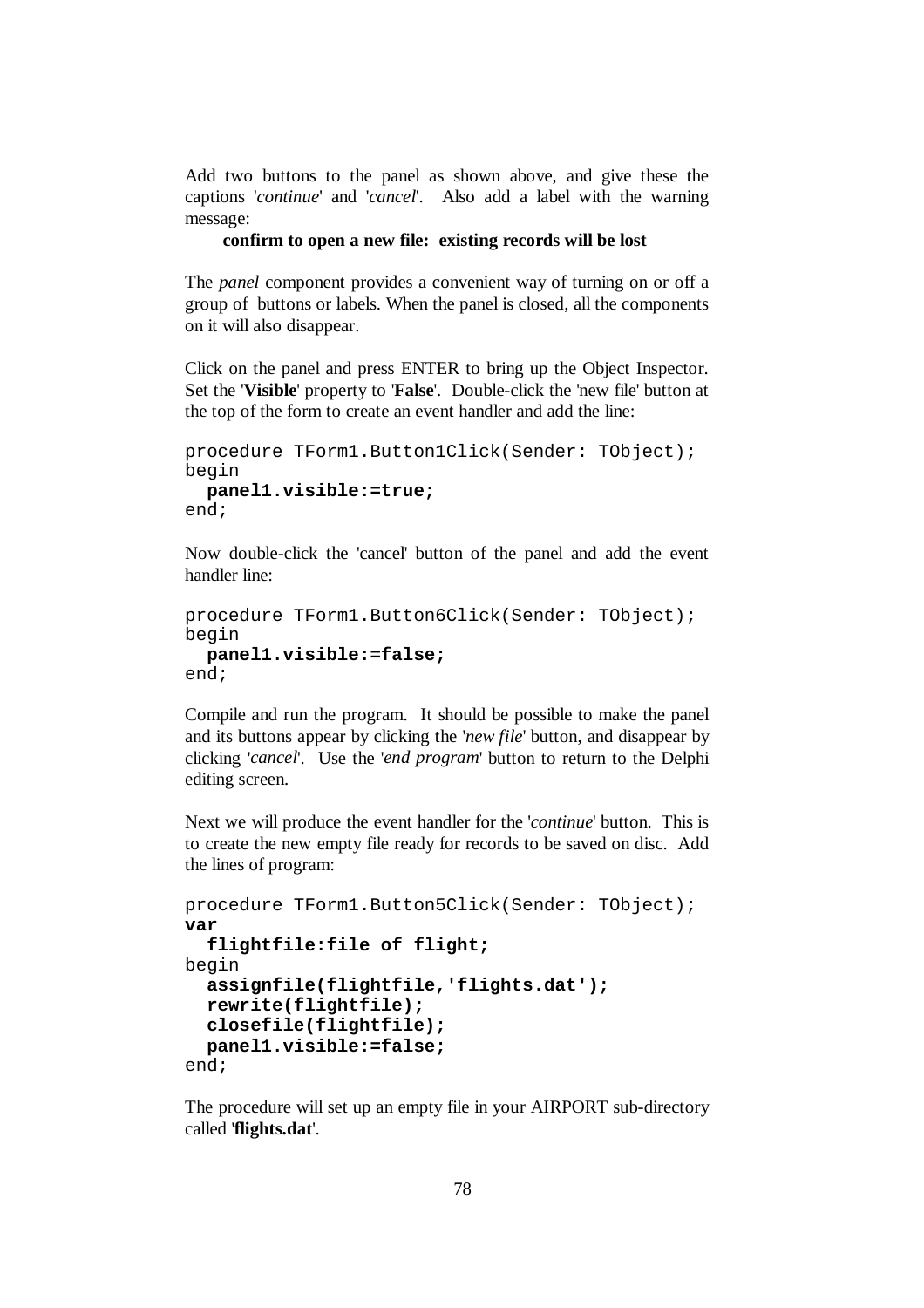It is necessary to add details of the fields to be included in a flight record. Do this below the '*public declarations*' section:

```
public 
     { Public declarations } 
   end; 
   flight=record 
     destination:string[30]; 
     departtime:string[10]; 
     airline:string[20]; 
   end;
```
Compile and run the program. Select '*new file*' and press the '*continue*' button on the panel, then exit from the program. Use the Windows Explorer utility to check that a file '**flights.dat**' has been created - its size should be shown as 0KB.

We can now add the forms for the other modules of the program. Click the 'new form' short cut button and select 'blank form'. A new window for Form2 should appear. Repeat this to create another window for Form3. Use the 'save project' button to save the new units into your AIRPORT sub-directory.

Bring the Form1 grid to the front and create an event handler for the 'add record' button':

```
procedure TForm1.Button2Click(Sender: TObject); 
begin 
   form2.visible:=true;
end;
```
Create a similar event handler for the 'display records' button:

```
procedure TForm1.Button3Click(Sender: TObject); 
begin 
   form3.visible:=true; 
end;
```
Add the new units to the 'uses' list near the top of the program:

```
uses 
  SysUtils, WinTypes, WinProcs, Messages, Classes, Graphics,
Controls,Forms,Dialogs,StdCtrls,ExtCtrls,unit2,unit3;
```
Use the *project manager* to select the F**orm2** grid. Press ENTER to bring up the Object Inspector and set the **FormStyle** property to '*StayOnTop*'. Set the **BorderStyle** property to '*Dialog*'.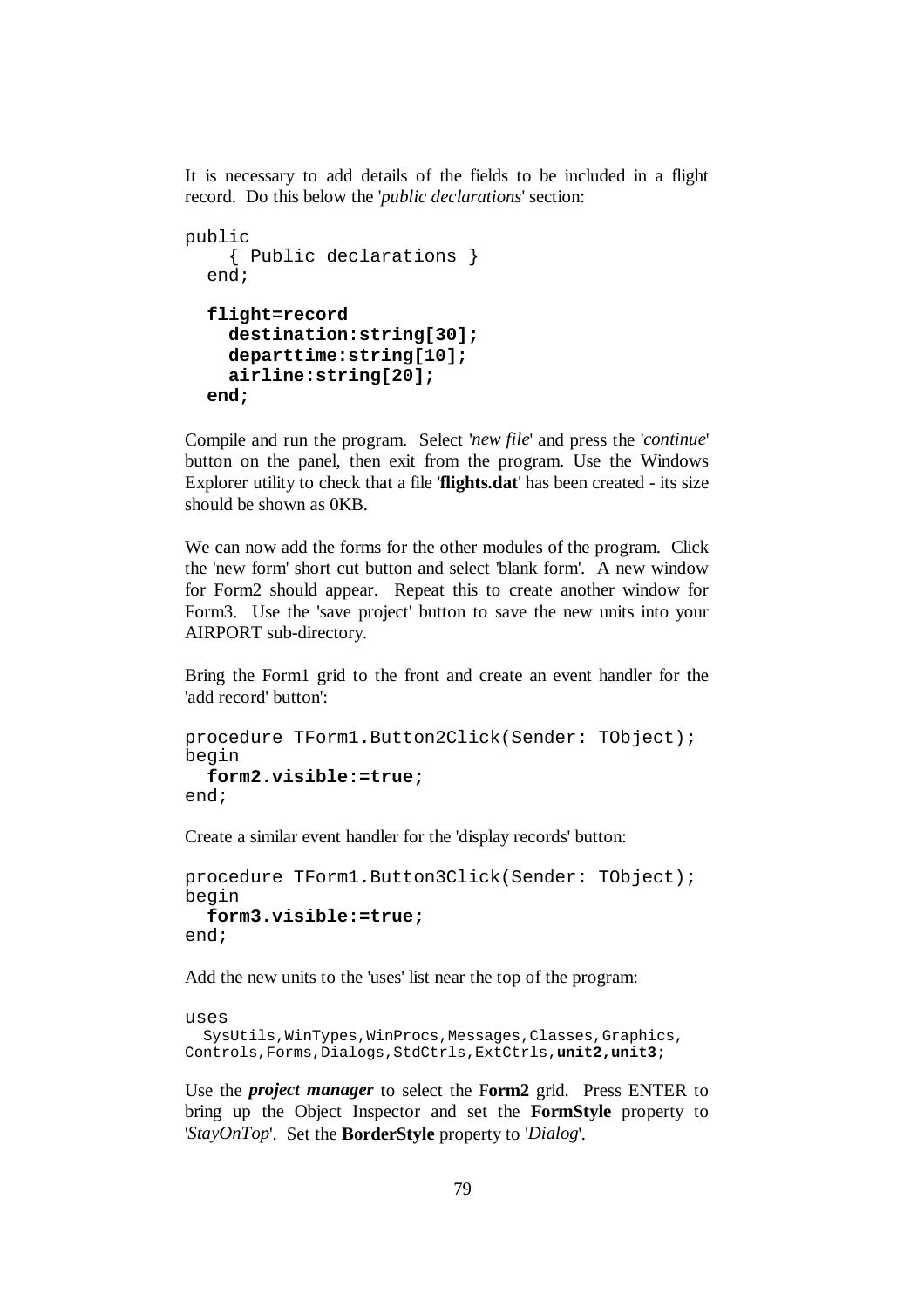Repeat this for the **Form3** window, setting the **FormStyle** to '*StayOnTop'* and the **BorderStyle** to *'Dialog'*.

Return to the **Form2** grid and add labels and edit boxes for inputting *destination*, *depart time* and *airline* as shown below. Use a label for the heading '*Add a record*'. Complete the form with two buttons captioned '*add*' and '*cancel*'.



Create an event handler for the '*cancel*' button:

```
procedure TForm2.Button2Click(Sender: TObject); 
begin 
   form2.visible:=false; 
end;
```
Compile the project using the '**Build All**' option and run the program. Check that the '*add record*' button will open the Form2 window, and that this can be closed by the '*cancel*' button. Return to the Delphi editing screen.

The next step is to set up an event handler for the '*add'* button. Doubleclick to create the procedure then insert the lines of program shown below: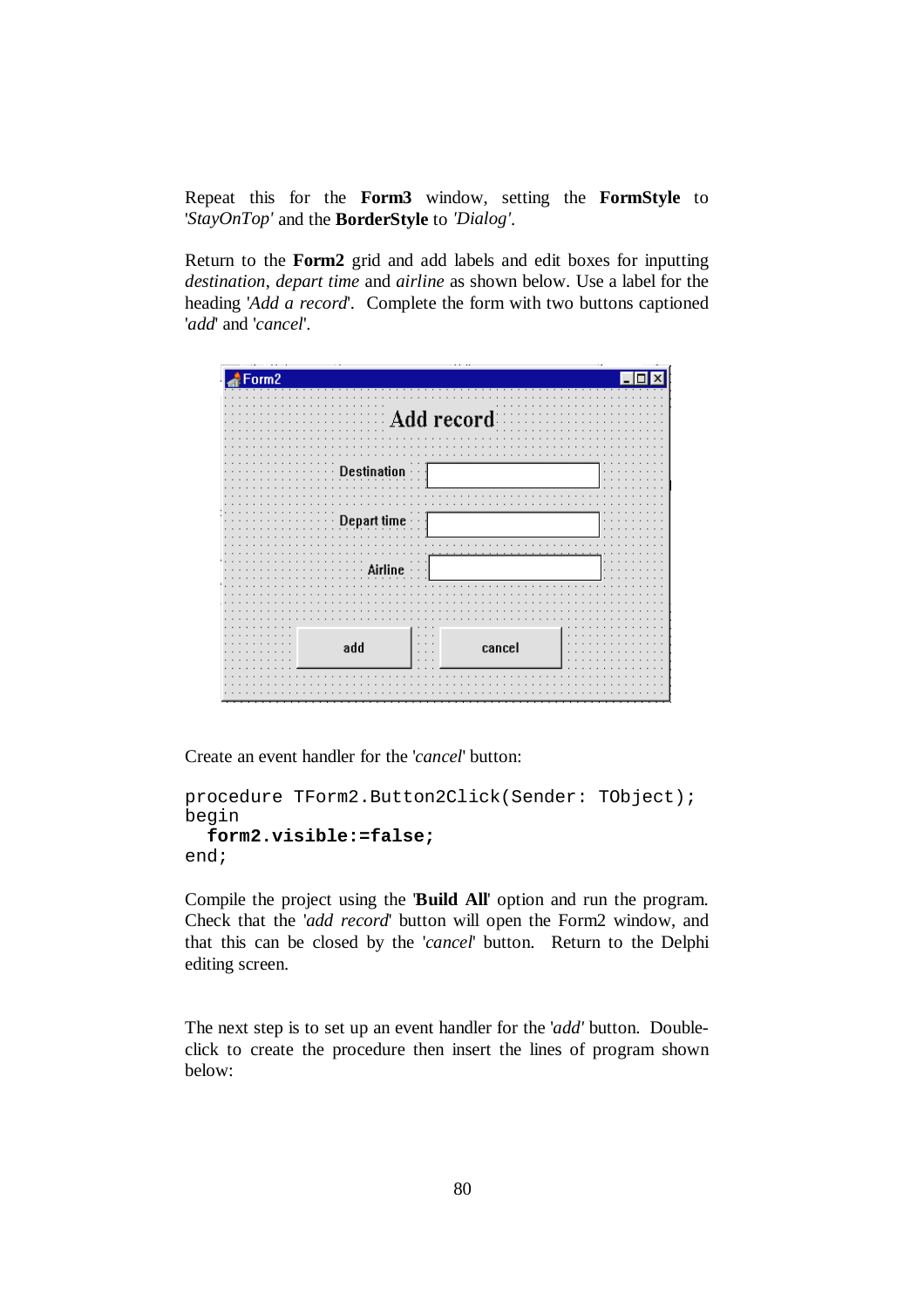```
procedure TForm2.Button1Click(Sender: TObject); 
var 
   flightrecord:flight; 
   flightfile:file of flight; 
begin 
   flightrecord.destination:=edit1.text; 
   flightrecord.departtime:=edit2.text; 
   flightrecord.airline:=edit3.text; 
   assignfile(flightfile,'flights.dat'); 
   reset(flightfile); 
   seek(flightfile,filesize(flightfile)); 
   write(flightfile,flightrecord); 
   closefile(flightfile); 
   form2.visible:=false; 
end;
```
Notice that we begin by telling the computer that we will be using a **flightrecord** in the procedure, and want this to be stored in a **flightfile**:

> var flightrecord:flight; flightfile:file of flight;

The next lines:

flightrecord.destination:=edit1.text; flightrecord.departtime:=edit2.text; flightrecord.airline:=edit3.text;

transfer the information from the edit boxes to the fields of the **flightrecord**. We then open the **flightfile** with:

> assignfile(flightfile,'flights.dat'); reset(flightfile);

The line:

seek(flightfile,filesize(flightfile));

moves to the end of the file where the new record will be added - we will discuss how the SEEK command works in more detail later in the course.

The final group of lines:

write(flightfile,flightrecord); closefile(flightfile); form2.visible:=false;

add the **flightrecord** to the file, close the file, then close the '*add record*' window.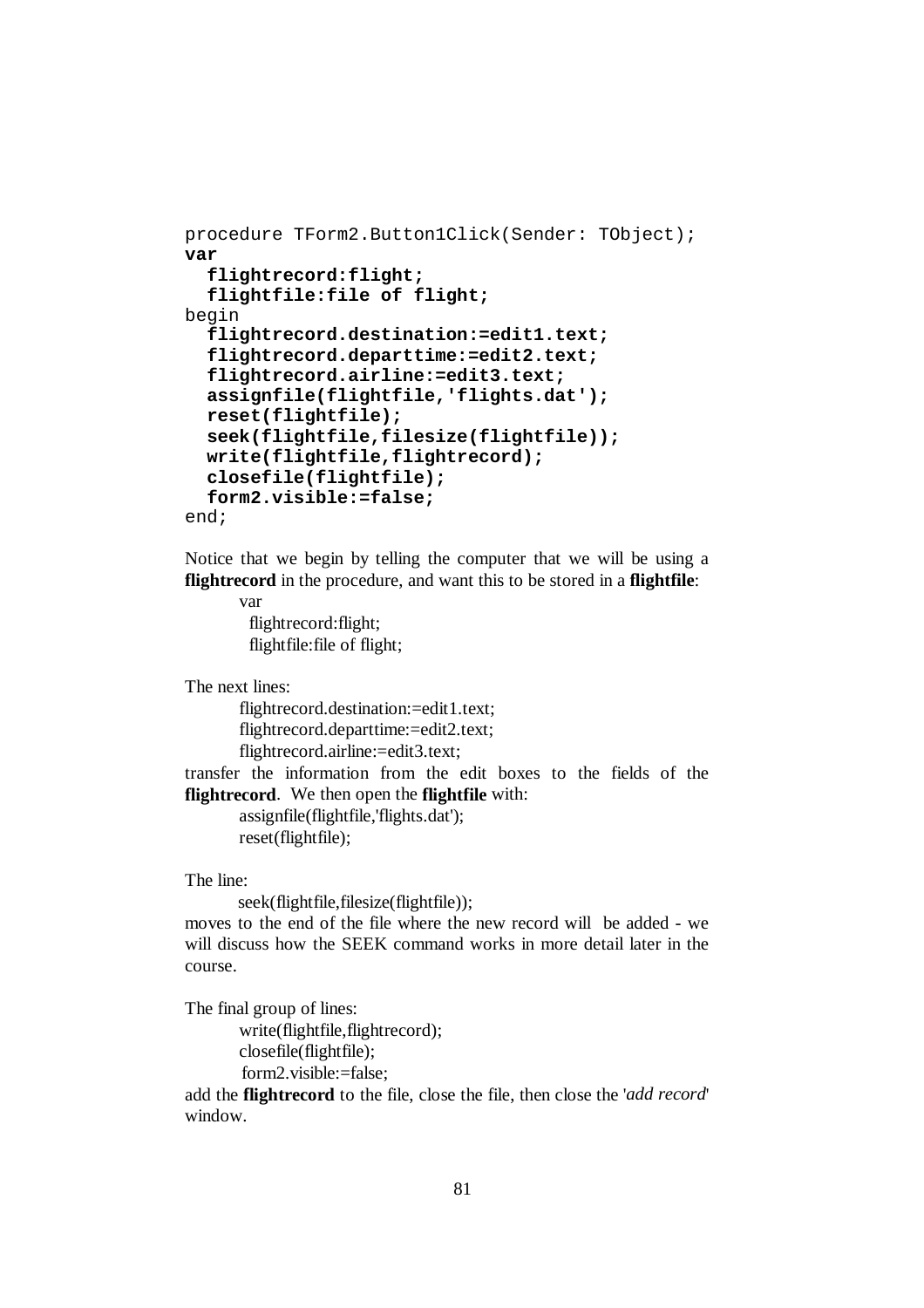Below the 'public declarations' section, give the program the necessary information about the fields in a flight record:

```
 public 
   { Public declarations } 
 end; 
 flight=record 
   destination:string[30]; 
   departtime:string[10]; 
   airline:string[20]; 
 end;
```
We can now test the input procedure. Compile the program with the '**Build All**' option, then **Run**. First press the '*new file*' button and confirm to create a new file. Go next to the '*add record*' screen and type information about a flight:

| Form <sub>2</sub> |                    | $\boldsymbol{\mathsf{x}}$ |
|-------------------|--------------------|---------------------------|
|                   |                    | Add record                |
|                   | <b>Destination</b> | Paris                     |
|                   | Depart time        | 1230                      |
|                   | Airline            | Air France                |
|                   |                    |                           |
|                   | add                | cancel                    |

Save the record by pressing '*add*', then exit from the program. Use the NOTEPAD utility to check that a file '**flights.dat**' has been created and contains the record you entered (don't worry if there are other random characters present in the file as well as your data - these will be ignored when the record is reloaded by the program).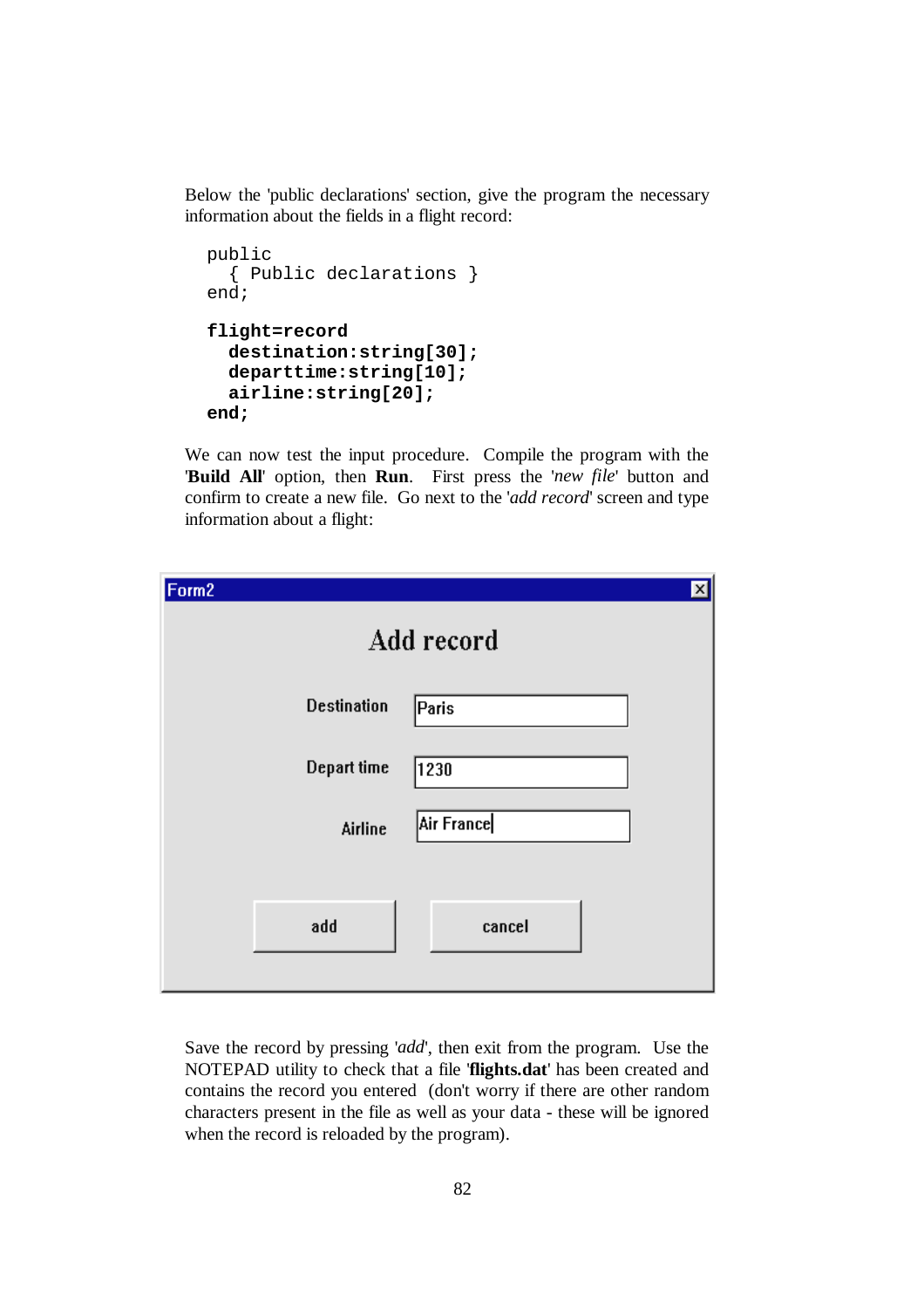The next step is to set up edit boxes on Form3 to display the records when they are reloaded from disc. Add captions and a button labelled '*next*':

| Form3                           |  |
|---------------------------------|--|
| <b>EXPEDISION PECOFDS</b>       |  |
| on · · · · Edit1                |  |
|                                 |  |
| $time$ $Edit2$<br><b>Depart</b> |  |
| $_{\sf ne}$ : : Edit3           |  |
| next                            |  |
|                                 |  |

Click on the form grid then press ENTER to bring up the Object Inspector. Click the '**Events**' tab at the bottom of the window, then double-click the right hand column alongside '**OnActivate**' - this will create an event handler procedure which will run immediately the *'Display records*' window is opened. Add the lines of program:

```
procedure TForm3.FormActivate(Sender: TObject); 
begin 
   assignfile(flightfile,'flights.dat'); 
   reset(flightfile); 
   if not eof(flightfile) then 
   begin 
     read(flightfile,flightrecord); 
     edit1.text:=flightrecord.destination; 
     edit2.text:=flightrecord.departtime; 
     edit3.text:=flightrecord.airline; 
   end; 
end;
```
The procedure begins by opening the flightfile with the commands: assignfile(flightfile,'flights.dat'); reset(flightfile);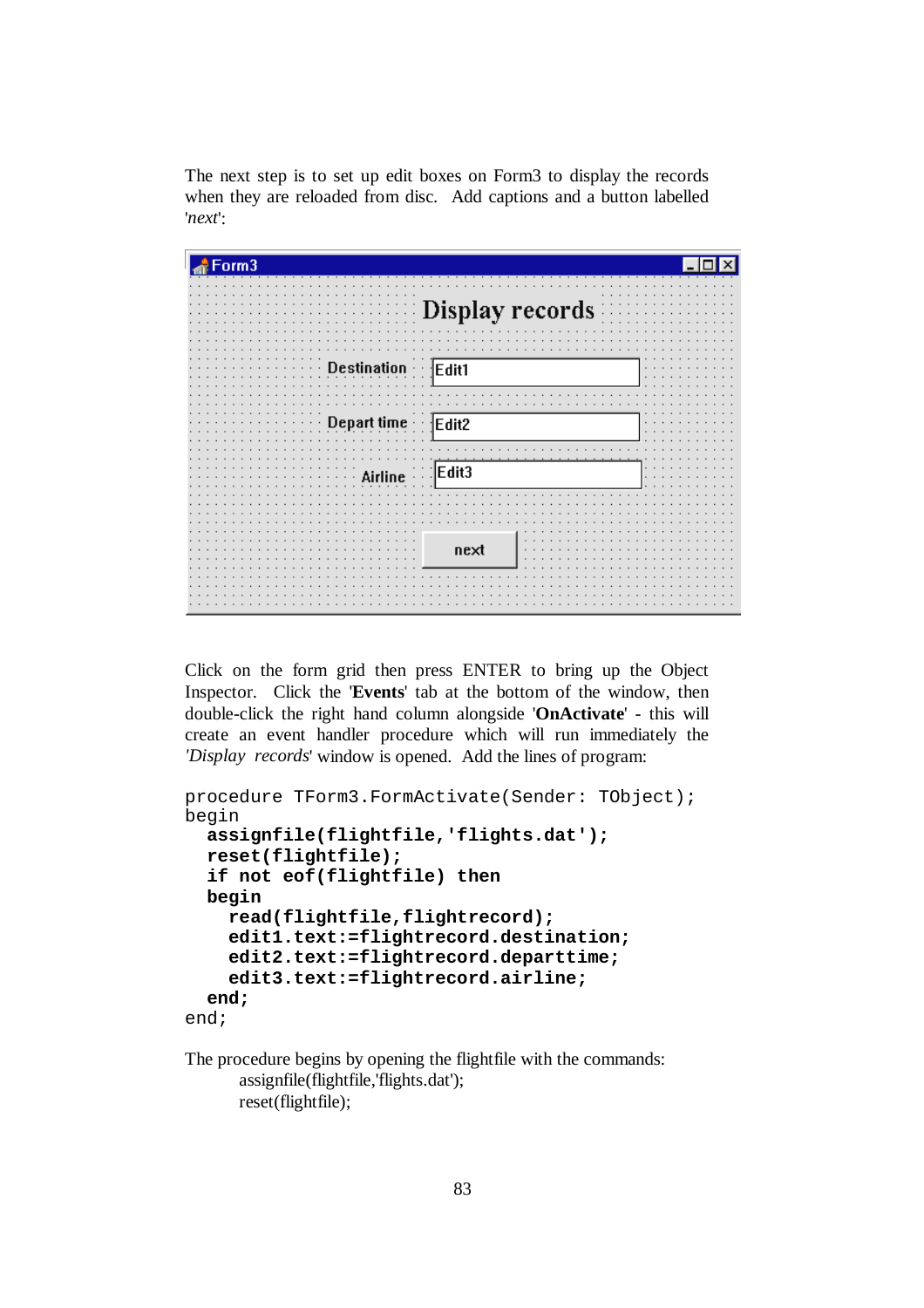The line:

if not eof(flightfile) . . .

checks to see whether there are any records in the file. The letters '**eof**' stand for '*end of file*'. If the end of the file has not been reached then the computer will load a record:

read(flightfile,flightrecord);

The data is then transferred to the edit boxes and displayed:

edit1.text:=flightrecord.destination; edit2.text:=flightrecord.departtime; edit3.text:=flightrecord.airline;

Add the field information for a flight record below the '*public declarations*' section, as you did with Form2. **Flightrecord** and **flightfile** are also added at this point:

```
 { Public declarations } 
 end; 
 flight=record 
   destination:string[30]; 
   departtime:string[10]; 
   airline:string[20]; 
 end;
```
var

```
 Form3: TForm3; 
 flightrecord:flight; 
 flightfile:file of flight;
```
We can finish off Form3 by adding an event handler for the '*next'* button:

```
procedure TForm3.Button1Click(Sender: TObject); 
begin 
 if not eof(flightfile) then 
   begin 
     read(flightfile,flightrecord); 
     edit1.text:=flightrecord.destination; 
     edit2.text:=flightrecord.departtime; 
     edit3.text:=flightrecord.airline; 
   end 
   else 
   begin 
     closefile(flightfile); 
     form3.visible:=false; 
   end; 
end;
```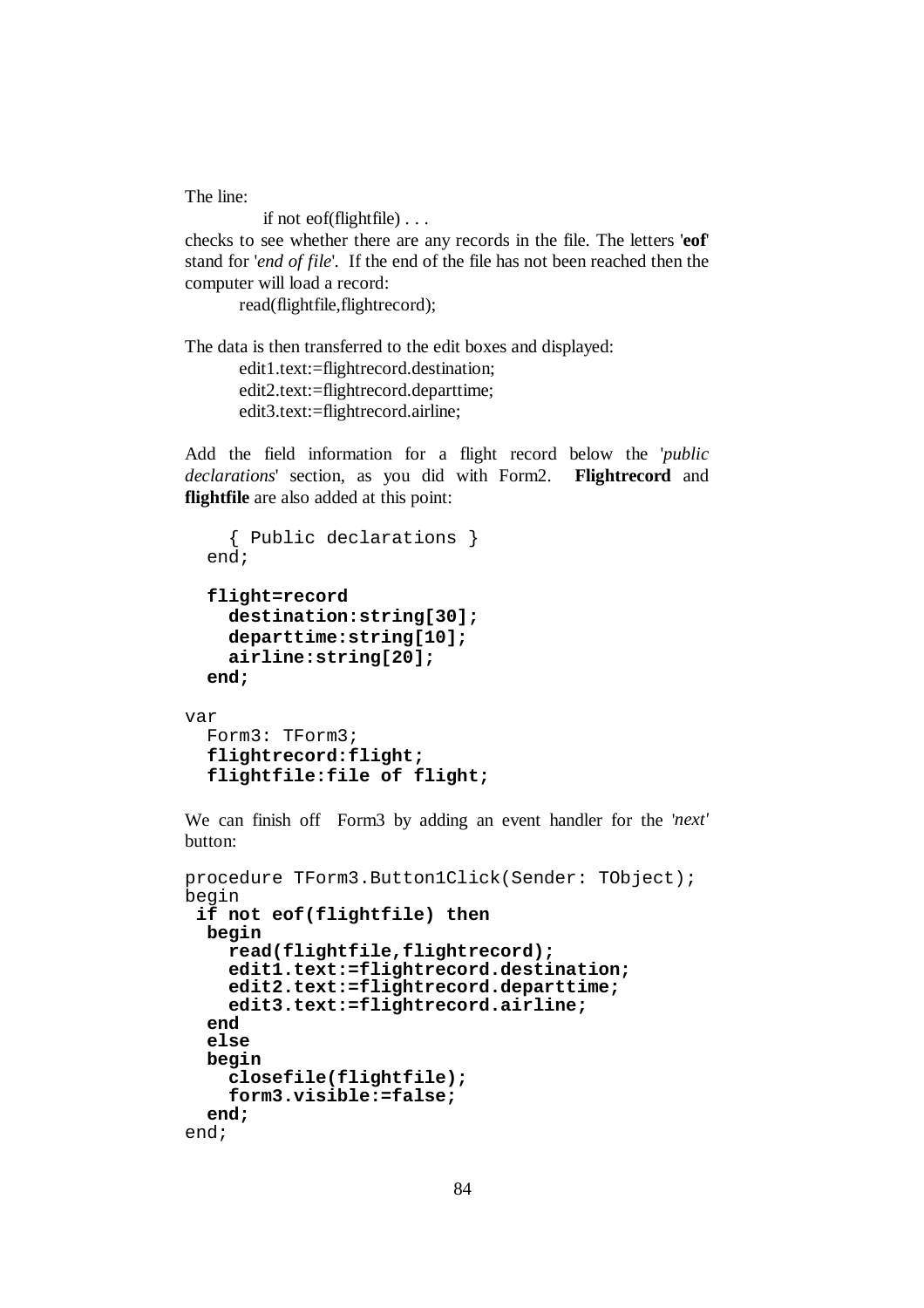This procedure will begin by checking whether the end of the file has been reached yet. If not, then a flight record will be loaded and displayed in the edit boxes.

If it is found that there are no more records to display, **flightfile** will be closed and the '*Display records*' window will close down.

Compile the program using '**Build All**' then **Run**. Go directly to the '*display records*' option and the details of the Paris flight which you entered earlier should be displayed. Pressing '*next*' will close the display window.

Press '*add record*' and enter details of another flight. Choose '*display records*' again and the program should show the two records now in the file:

| $\frac{4}{11}$ Form1 |          |                    |                 | $ \mathcal{W} \mathcal{Z} \mathcal{Q} \mathcal{Q} \mathcal{B} \mathcal{R} $<br>$\Box$ el |
|----------------------|----------|--------------------|-----------------|------------------------------------------------------------------------------------------|
|                      | new file | add record         | display records | end program                                                                              |
|                      | Form3    |                    |                 | $\Box$                                                                                   |
|                      |          |                    | Display records |                                                                                          |
|                      |          | <b>Destination</b> | Sydney          |                                                                                          |
|                      |          | Depart time        | 1600            |                                                                                          |
|                      |          | Airline            | Quantas         |                                                                                          |
|                      |          |                    | <br>next<br>    |                                                                                          |
|                      |          |                    |                 |                                                                                          |

Further records can be added, but you will find that it is necessary to delete the previous entries from the edit boxes in the '*Add record*' window each time. To avoid this we will add a procedure to blank out the form automatically.

Exit from the program and return to the Delphi editing screen. Use the Project Manager to bring Form2 to the front. Click on the grid and press